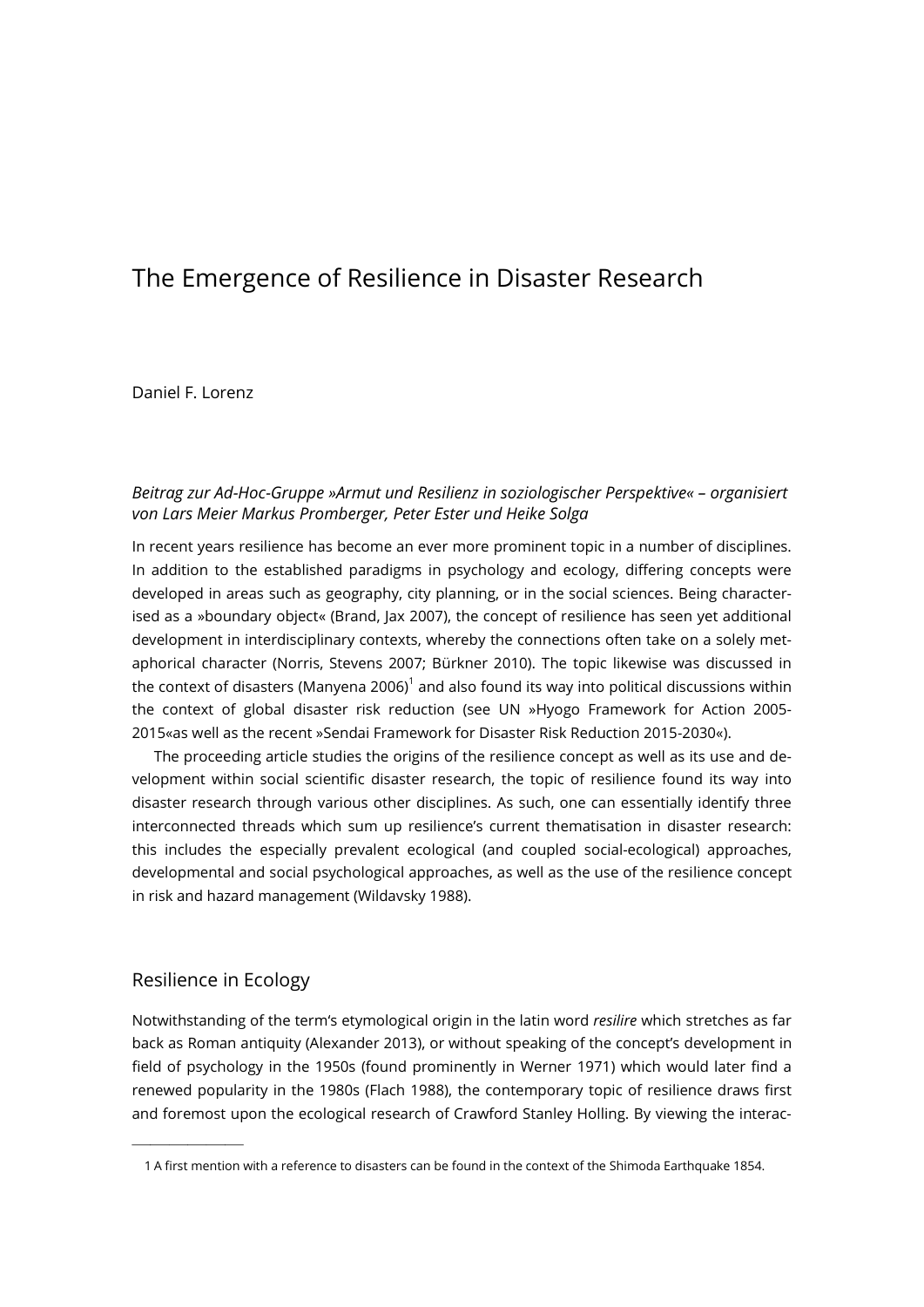tions of populations, Holling (1973) investigated why some systems collapse in the face of changing environmental conditions, whereas others persist in spite of constellations having changed dramatically. In contrast to previous classical formulations based upon a notion of stability, Holling developed the concept within the framework of population ecology. $^2$  His research culminated with the idea that non-linear influencing factors of ecosystems dynamically interact and produce a multi-stable system which does not have merely one equilibrium state, but rather has a multitude of equilibrium states or a so-called steady state equilibrium. For Holling (1973: 17) »[r]esilience determines the persistence of relationships within a system and is a measure of the ability of these systems to absorb changes of state variables, driving variables, and parameters and still persist«. In this perspective, a resilient system can be conceived as being of limited stability and subjected to permanent change (Handmer, Dovers 1996): therefore, resilience is not to be understood as a system characteristic which acts as a baseline for the fluctuations beyond the equilibrium, rather, it serves to preserve the system in the case of disturbances.<sup>3</sup>

### Resilience in Social-Ecological Systems

The original empirical and allegedly quantitative/descriptive concept transformed into a qualitative/normative concept without sufficient reflexive consideration accompanying it in the process. Even Holling's paper from 1973 begins with the search for perspectives »for theory and practice« (1973: 2) and ends – albeit in a reserved fashion – with the first considerations regarding the »application« of the resilience notion in active resource management and therewith the related idea to utilise the concept in approaches aiming to control and manage. In this aforementioned move, the concept is inherently stretched beyond its original application in ecosystems. This expansion of the resilience concept into social-ecological systems, which Holling also contributed significantly to, is only possible thanks to the axiom which heuristically describes ecosystems in the same manner as social-ecological systems: namely, as *adaptive cycles*, or accordingly, in the paradigm of complex adaptive systems (Westley et al. 2002; Walker, Cooper 2011). As already implied in the foundational theory of general systems which serves as basis for resilience's description (Lindseth 2011), this took a particularly argumentative detour through social-ecological systems until it could then be finally explicitly postulated for social systems.

Current ecologically oriented research directs its attention to the systemic interaction of social and ecological systems with non-linear feedback loops because this research firstly assumes a coevolution and interaction of the systems (Norgaard 1994; Zimmerer 1994; Gunderson et al. 1997; Levin et al. 1998; Berkes, Folke 2002; Berkes 2007). This, when combined with the complexity of existing and future environmental problems has, according to the authors, led to the

——————

 <sup>2</sup> Regarding the cultural background of the concept, see Kirchhoff et al. 2010

 <sup>3</sup> Because the resilience concept takes the survival or the persistence of a system or reference unit into consideration, it is – at least in the original conception – independent of whether the system is desirable or worthwhile for any other reason (Levin et. al 1998; Voss 2010; Gallopin 2006; Walker et al. 2004; Christmann et al. 2011; Brand, Jax 2007). In the context of disasters such a positive notion of resilience is hardly ever contested.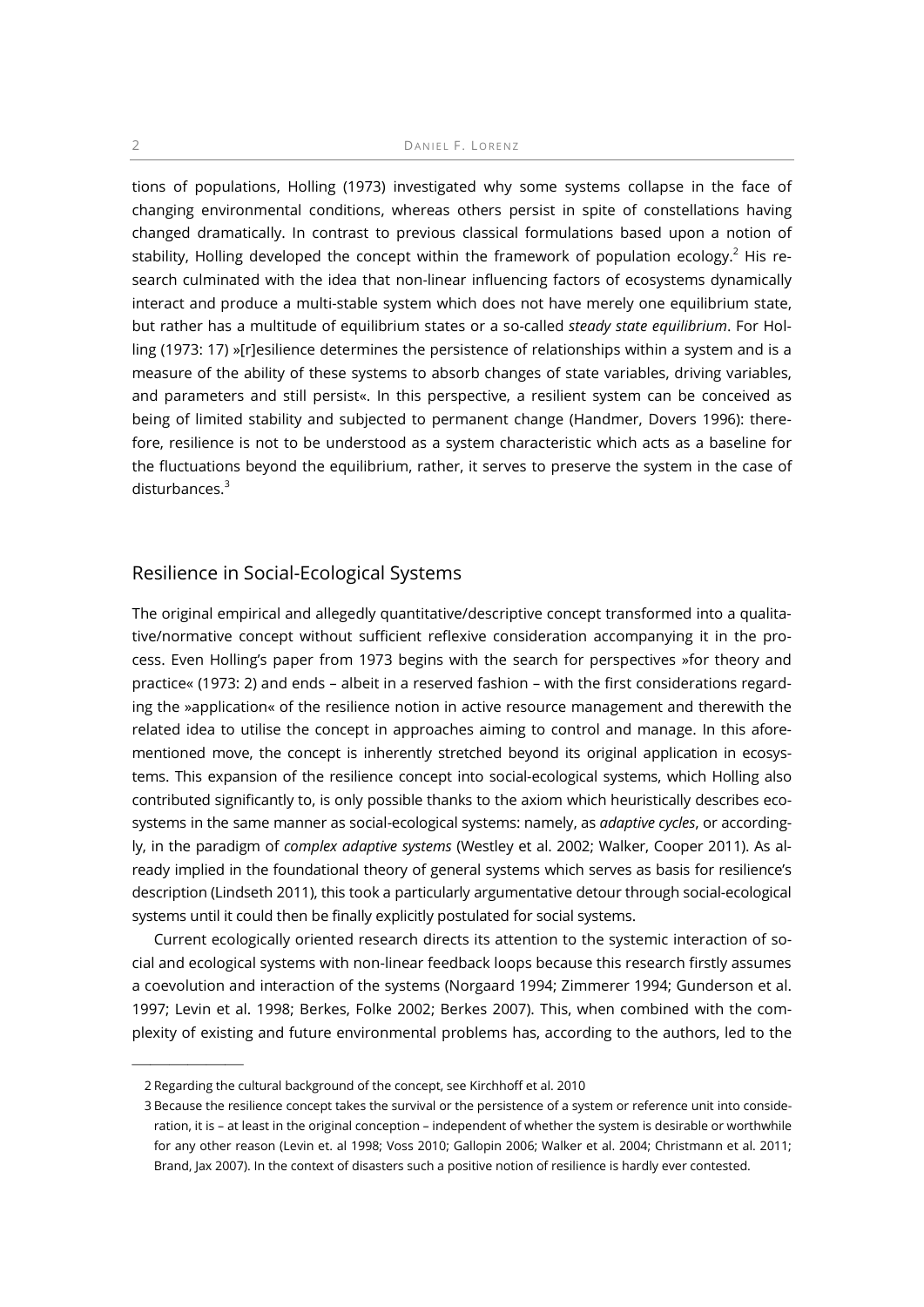situation in which these problems can no longer by resolved within disciplinary confines (Berkes et al. 2003; Holling et al. 1998; Young et al. 2006). The interaction of social and ecological systems is dealt with upon the basis of such terms as socio-ecological systems (Gallopín 2006) or social-ecological systems (SES) (Berkes et al. 2003) in which the focus should be directed at the entire system which itself arises through interactions (Berkes 2007). In general, the research initiatives into SES focus most of all on ecological systems and their management. Furthermore, they seemingly manage to get by although they lack a specific social systems theory or a societal theoretical approach (Bürkner 2010). Resource utilisation and the maintenance of the relationships between social and ecological systems stand at the centre of this research into SES. Subsequently, disasters play at best a subordinate role, alongside other less considered factors such as socio-economic structures, inequality, power distribution, and poverty.

### The Detour through Vulnerability Research

Regardless whether one sees resilience as an entirely new paradigm of disaster research as McEntire et al. (2002) view it, or even if one assumes that it occupies a complementary relationship to the concept of vulnerability (Mayana 2006; Voss 2010), one cannot completely comprehend resilience without connecting it to the hitherto existing research into vulnerability.<sup>4</sup>

Vulnerability research, which is often seen as an attempt to take the naturalness out of so-called natural disasters (O'Keefe et al. 1976), stretches back into the 1970s and has its roots in the research into poverty and hunger, as well as in human ecology (Sen 1982; Chambers, Conway 1991; Hewitt 1983; Adger 2006). »[V]ulnerability expresses the multi-dimensionality of disasters by focusing attention on the totality of relationships in a given social situation which constitute a condition that […] produces a disaster« (Oliver-Smith 2004: 11). In this sense, vulnerability research investigates the social production of inequality as a condition of the uneven distribution of damages inflicted by disasters. In this perspective disasters are not caused by nature, but rather social processes that can be influenced and mitigated.

The Risk-Hazard-Approach (Burton et al. 1978; 1993) was one of the first approaches that described vulnerability but nonetheless remained trapped in the previous naturalising paradigm; so much so that it is extremely difficult to draw a dividing line between the two from our present point of view. In this approach vulnerability is primarily described as the exposition of a reference unit vis-à-vis predominantly rarely occurring, stationary, and identified hazards. These hazards then form the primary focus of the investigation. As such, political economy, socioeconomic conditions, as well as human behaviour are comparatively granted marginal attention at best and, in the event that social resilience comes to be mentioned, it is done without reference and without conceptual foundation. Instead forms of coping are denoted in the sense of adaptation or adjustment and, as before, social structures, power relations, etc. are granted altogether little attention.

——————

 <sup>4</sup> The connection is perhaps made for the first time by Timmerman (1981).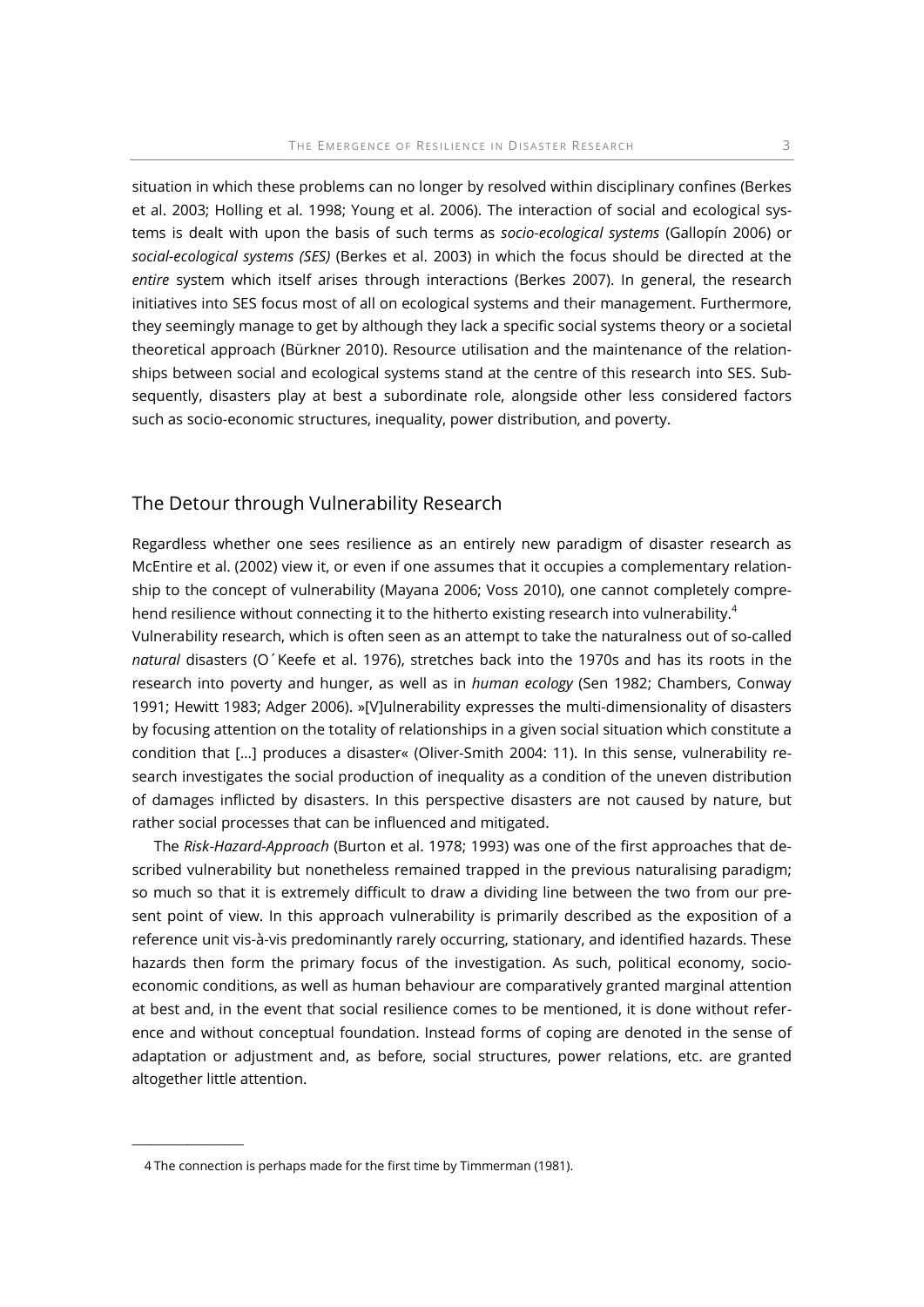#### 4 DANIEL F. LORENZ

In comparison, the Pressure and Release model from Blaikie et al. (1994 and Wisner et al. 2003) regards disasters as the result of the interaction between a broadly-termed and non-specific stressor and the vulnerability of social groups. The model identifies so-called roots causes as the societal base conditions for vulnerability, whose economic, demographics, and political processes which are spatially and temporally detached from the manifested risk: these root causes are then accordingly given great significance in the model. Root causes are translated into concrete unsafe conditions through dynamic pressures which, together with a hazard, can result in a disaster. The authors curiously define vulnerability as the devaluation of coping: i.e. that vulnerability means »the characteristics of a person or group and their situation that influence their capacity to anticipate, cope with, resist and recover from the impact of a natural hazard« (Wisner et al. 2003: 11).<sup>5</sup> In a similar manner, Wisner (2004: 189) sees vulnerability as »the blockage, erosion or devaluation of local knowledge and coping practices«. The nine years between the first and second printing act as evidence of a traceable a change in resilience's attributed significance during that time. So although the word »resilience« was already used in the first edition in 1994, it nonetheless developed further until 2003 where it seemingly approached the conceptually similar idea of »livelihood and community resilience« which was just being established at that time. This newer conceptualisation emphasised the ability to withstand shocks and to put adaptation into execution.

The understanding of resilience in social scientific disaster research was likewise pivotally influenced by the investigations of Turner et al. (2003) into Coupled Human-Environmental Systems, which, in a certain sense, combines ecological resilience with vulnerability against the background of global environmental change. The Framework for Vulnerability Analysis in Sustainability Science should, as the name hints at, serve for the analysis of vulnerability. To be specific, the authors of this framework refer to the Risk-Hazard-Approach and the Pressure and Release model. Building upon both of these approaches, Turner at al. (2003: 8074) define: »Vulnerability is the degree to which a system, subsystem, or system component is likely to experience harm due to exposure to a hazard, either a perturbation or stress/stressor«. The authors here do not remain entrenched in the idea of the violability of the system (its ability to be damaged), rather they complement the framework of resilience by declaring it to be the ability of a system to deal with disturbances as they occur. In doing this the authors explicitly hark back to the research into coupled social-ecological systems:

 »resilience enters vulnerability analysis from ecology, where it has evolved in meaning through extended debate and application. The concept has been used to characterize a system's ability to bounce back to a reference state after a disturbance and the capacity of a system to maintain certain structures and functions despite disturbance […]. Resilience and related concepts influence a variety of interdisciplinary research focused on coupled human–environment systems [...], especially through the key component of 'adaptive capacity', the flexibility of ecosystems, and the ability of social systems to learn in response to disturbances«. (Turner et al. 2003: 875)

Although the framework does indeed conceptualise resilience as its own independent value, it nonetheless forms but one part of the system's vulnerability (Birkmann 2008).

——————

 <sup>5</sup> The so-called release part of the model could be interpreted as resilience in terms of macro-social transformations.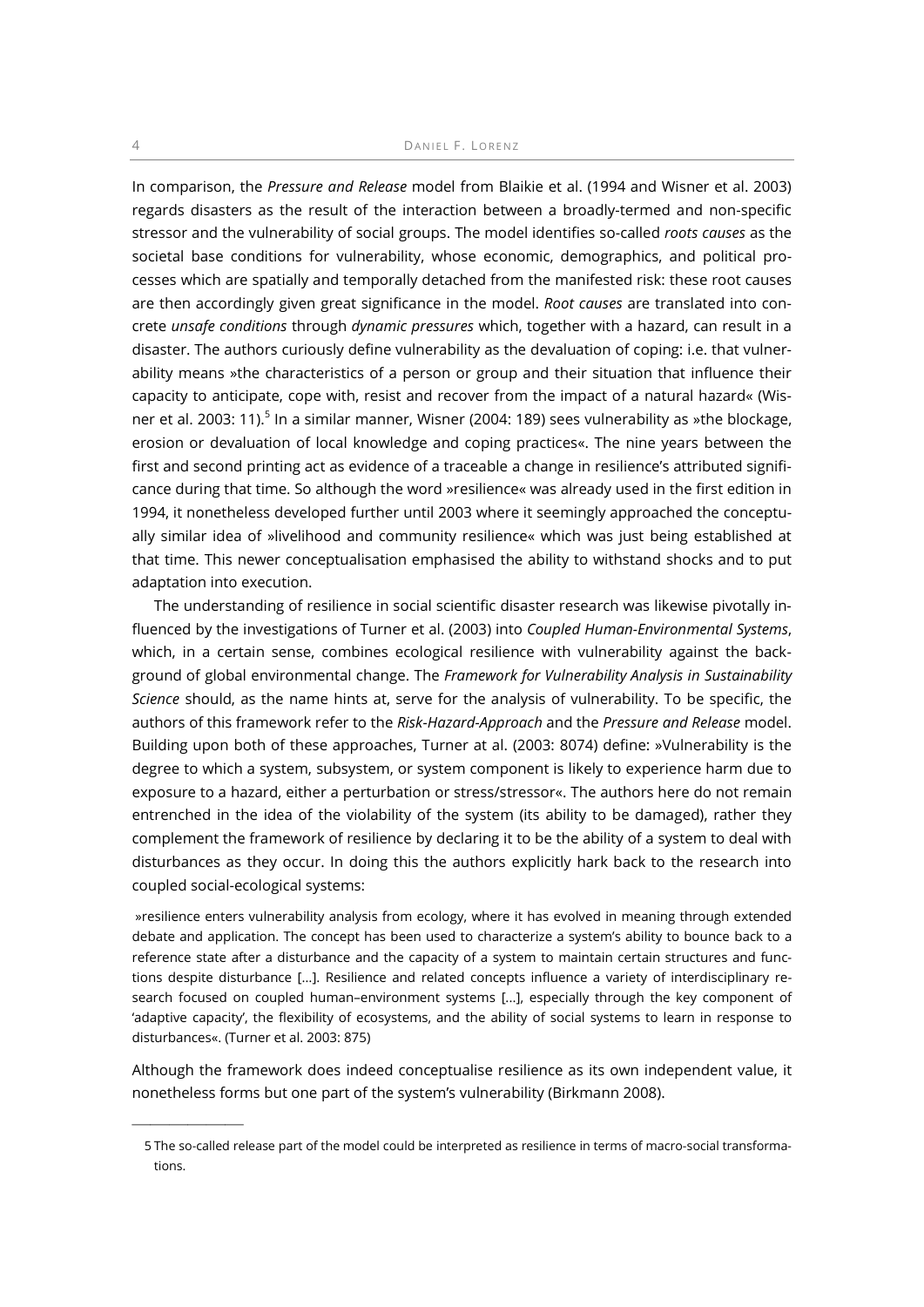# Social Resilience

Similarly influenced by research into SES and vulnerability, Neil W. Adger (2000) investigated genuine social resilience and its connection to ecological resilience. By using Adger's work one can illustrate the attempt to formulate social resilience as a distinct property. This idea of social resilience also finds footing in Adger's work as he sees a prevailing synergistic and coevolutionary relationship between social and ecological systems. According to Adger, the transfer of the ecological resilience concept onto social systems ostensibly assumes that there are no essential differences in the behaviour and structures of institutions and ecological systems. While this may be a contested idea in the social sciences, parallels are insinuated in various other disciplines (human geography, social ecology, and ecological economics) that there are in fact other existing interdependencies. From this Adger then further explicates as to how these interdependencies are changed by social interventions in ecosystems, which in turn have an influence on the social system based upon the extent to which social resilience is dependent upon ecological resilience. Social resilience represents a »loose antonym of vulnerability« for Adger (2000: 348), in which institutions, households, and communities are named as reference units. $^6$  He concludes with a definition of social resilience as »the ability of communities to withstand extern shocks to their social infrastructure« (Adger 2000: 361). One way social resilience is able to be assessed for example is by ascertaining the extent to which these shocks are internalised though migration or by changes in livelihood, or by looking at how they retroactively affect the ecosystem in a mediated fashion.

## Social Resilience in Disaster Research

In social resilience, three constituent components have been given a specific and pronounced attention: adaptive capacity, coping capacity, and (more recently) participative capacity (Voss 2008). The research into social resilience, including the research into coupled social-ecological systems, focuses first and foremost on adaptive capacity. As a result, participative capacity and coping capacity have long been neglected in this area.

#### Adaption

——————

The relationship between *adaptive capacity* and resilience is so contested in the academic debate due to the multitude of prevailing differing concepts: some authors identify resilience with

 <sup>6</sup> What is remarkable here Adger's work is how he turns away from the systems concept and focuses instead on communities as local manifestations of resilience: an idea which would later be found in the conception of community resilience among many authors even though they frequently did not make an explicit reference to his work (Norris et al. 2008; Murphy 2007; Boon et al. 2012, Cutter et al. 2008; Brown, Kulig 1996; Norris, Stevens 2007; Zautra 2008; Berkes, Ross 2013; Aldrich 2012). Nevertheless, limiting the focus purely to communities is not an uncontroversial move. In doing so, one could lose sight of other social systems which have other sources of social resilience (Berkes, Folke 1998; Westley et al. 2002; Bankoff 2003).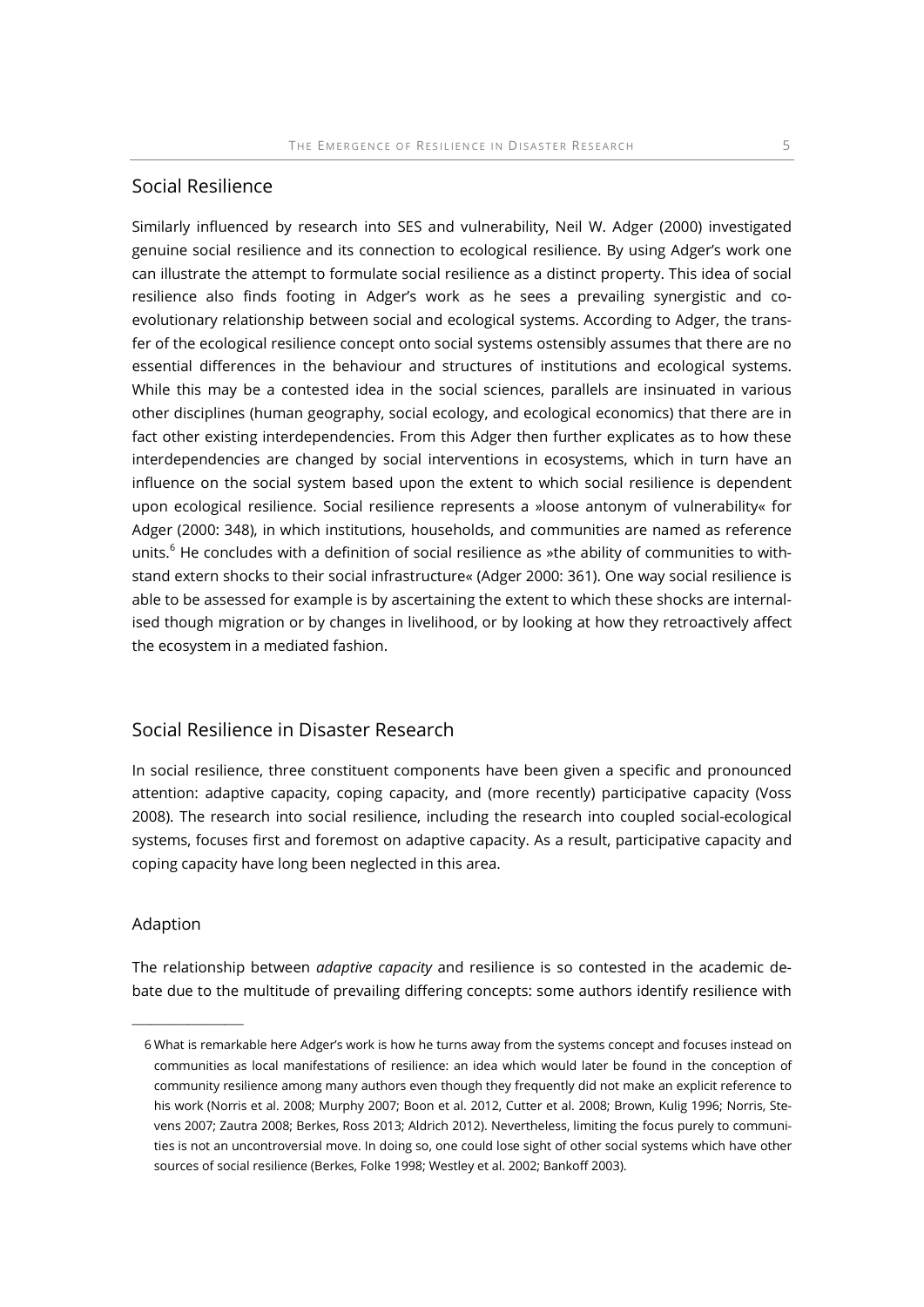adaptive capacity (Smit, Wandel 2006), and others define the robustness of a system vis-a-vis change as adaptive capacity (Gunderson 2000). On the other hand, others view adaptive capacity as an element of resilience which can both reflect learning processes brought about by change and be made use of in the future (Carpenter et al. 2001). Given the context at hand, one should understand adaptive capacity in the way Walker et al. (2004) described it: as the ability to establish new structural relationships which should then be able to ensure the persistence of the system in case of radical environmental changes, or in the case of emerging of incompatible structures in the system itself (Gallopín 2006). These adaption efforts encompass the short-term reactive interventions implemented in dealing with disasters, as well as the those long-term structural changes which aim to prevent future disasters or, at the very least, those long-term structural changes focus on coping with disaster (Brown, Kulig 1996). Folke (2006) refers to both of these versions of adaptive capacity with the terms *adaptability* and *transformability*: the former in the case of short-term reactive measures, and the later as the establishment of entirely new system structures.<sup>7</sup> Within adaptability one can differentiate between mitigation – active disaster coping – and recovery<sup>8</sup> – those reconstruction measures after the disaster. Adaptations can be implemented in a goal-oriented and reflexive manner by taking advantage of the available body of knowledge and collected experience (Gunderson 2003; Westley et al. 2002; Gunderson et al. 2002; Young et al. 2006). Nonetheless it has been shown that structural adaptations are not always carried out in this manner and instead often prove to be exercises of trial-anderror (Bohle 2008, Voss 2009).

#### Psychosocial Coping

——————

Coping is understood as the cultural and social »dealing« that makes collective stress bearable (Voss 2009). Coping capacity therefore provides the system's handling of failed expectations with a continuity of expectations which emerged through the system (Voss 2008, Norris et al. 2008). As a result, coping especially comes to bear in the midst of, or after a disaster. By ascribing meaning to catastrophic by means of socially, culturally, or religiously anchored interpretive patterns, it then becomes possible to produce a connection to the interpretive pattern found everyday life.<sup>9</sup> The existence of entirely different cultural meanings is illustrated by Elísio Macamo (2003), through the example of the flooding in Mozambique in 2000, and Martin Voss (2008), who both demonstrate that culture interpretative patterns can frame disasters, deaths and losses in ways in resoundingly different ways. Beyond meaning creation via cosmologies, every culture harbours within itself forms of dealing with the loss and the collapse of collective order

 <sup>7</sup> Walker et al. (2006) warn however that high degrees of adaptability could also mean the loss of resilience if the focus is directed wholly on singular spaces, hazards, or solutions.

 <sup>8</sup> One can draw a connection to terrorism (see Coaffee et al. 2009) in a similar fashion one by taking advantage of city-oriented approaches as found by Bürkner (2010). Recently there has been an identifiably surge of examinations into reconstruction efforts after disasters (recovery) in connection with resilience: such approaches (for example Aldrich 2012; Vale, Campanella 2005) often appear to use the city as their referential object.

 <sup>9</sup> According to Wolf R. Dombrowsky (1987) the significance of a disaster can be measured by how much »labour« must necessarily be expended in the construction of meaning whilst overcoming it.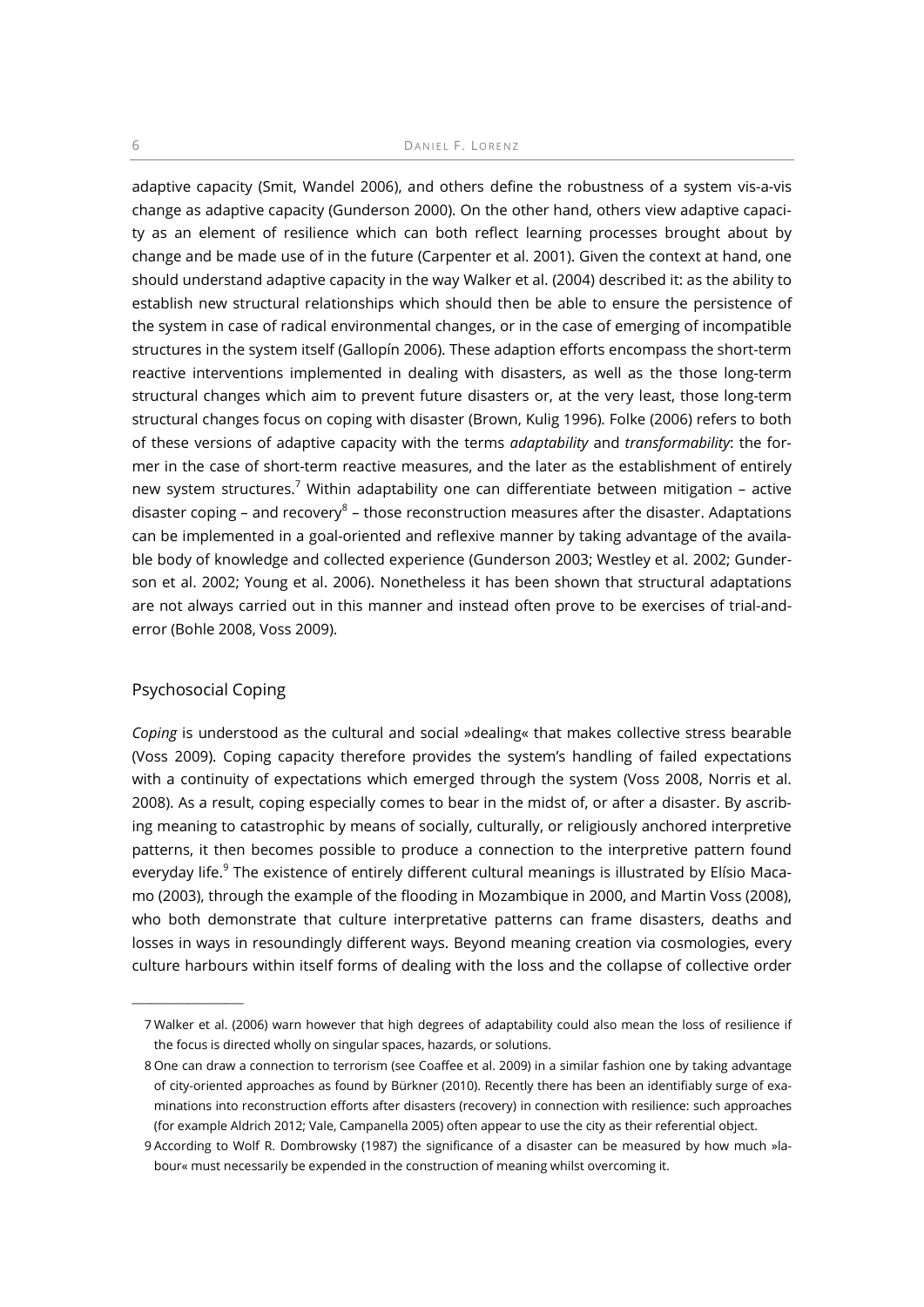creation which can be entirely different from those of other cultures (Bankoff 2007b). (Social- )psychological research amongst others has come to learn of numerous social meaning creation practice (Eyre 2006; Erikson 1976).

#### Power Relations and Participation

The concept of *participative capacity* (Voss 2008) enters the picture for the first in the discussion of social resilience. Self-organisation likewise plays a decisive role in the discussion concerning ecological adaptation in how to deal with environmental change (Carpenter et al. 2001; Folke et al. 2003; Holling 2001; Berkes 2007). The origins of the SES discussion as found in resource management and the related ecological economy essentially grants free range for institutional arrangement and organisation. Notably, this inherently ascribes great significance to the political sphere as well as the system of law. Other authors (Dow et al. 2006) argue for a political system based upon the constitution of a Rawlsian theory of justice. Nonetheless, the implications on the social sphere have only been insufficiently reflected on. Even in democratic systems which lawfully ensure the rights of freedom and participation, there is nonetheless an uneven distribution of interpretive power and hazards between groups due to social factors, as well as occasional serious constrictions on the ability of groups to self-organise. The uneven distribution of resources (Adger 2000), the differing strength and breadth of available networks (Blaikie et al. 1994; Aldrich 2012), expert cultures (Clausen 1992; 2003), mechanisms of exclusion and inclusion (Cutter et al. 2003), mobility (Adger 2000), gender identity and status (Fordham 2008; Krishnaraj 1997), language, as well as property laws (Berkes, Folke 1998) and education (Brauner, Dombrowsky 1996) interfere and culminate in the unequal distribution of power and the participative ability to affect change to the conditions of life. All of these aforementioned intervening factors could be combined under the domain of Pierre Bourdieu's expanded concept of »capital« (Bourdieu, Wacquant 1992). The concepts of social capital (Scheffer et al. 2002; Bankoff 2007; Murphy 2007; Aldrich 2012) and cultural capital (Berkes, Folke 1992) are already being used in the discussion surrounding social resilience and questions of adaptation. Nevertheless, the power dimension, which is inherent in Bourdieu's idea of symbolic capital and is likewise found in participative capacity itself, has been largely neglected in the discussion of social resilience till now. The idea of participative capacity attempts to direct attention to the interpretive power and influential prospects of the reference units regarding those local, regional, and global processes which affect them (Voss 2008). The contraction of participative capacity limits the various potentials to affect the conditions of life as well as the possibilities to deal and work with social change and adversity. In this sense, one could say, participative capacity reflects the vulnerability perspective as found within the resilience approach. As opposed to the Pressure and Release model in which the root causes manifest themselves as foundational causes for vulnerability on the local level, this model stresses the local self-organisational efforts which attempt to alter circumstances and become an integral component of social resilience. Hence authors such as Bohle (2008) or Voss (2008, 2010) view the concepts of vulnerability and resilience as being inescapably embedded in deliberative-participative, or transdisciplinary evaluation processes, that might counter social inequalities and power distributions.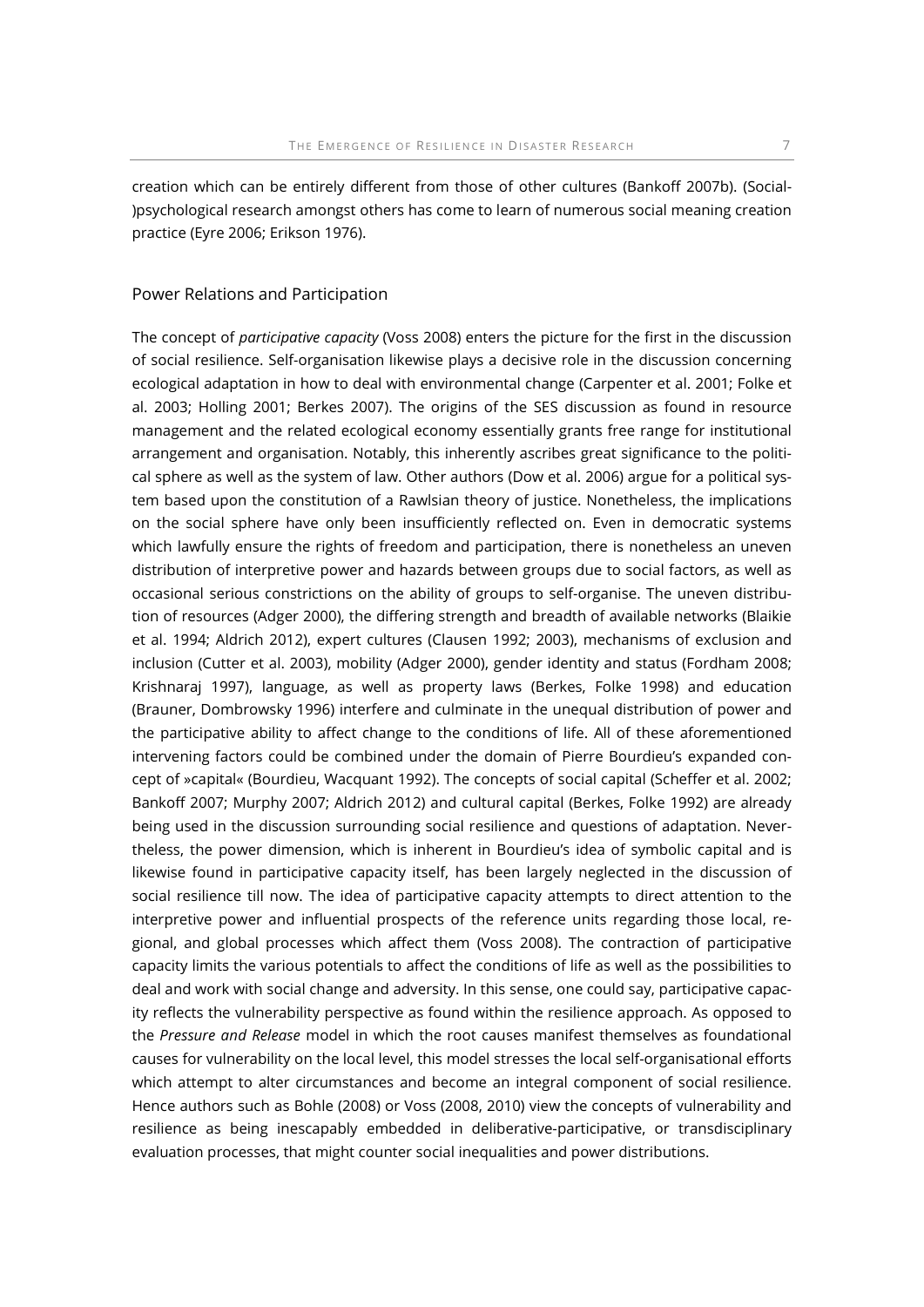### Conclusion

To understand the theming of resilience in the social scientific research into disasters one must first view it as a culmination of a theoretical tradition. The term resilience appears in various publications concerning the topic of vulnerability – but it has yet to be brought up in a conceptual sense. As it is conveyed in the research into coupled systems, resilience has begun to be taken up as a conceptual element within vulnerability research. It is even increasingly brought up and contextualised as its own research approach, an approach which has some authors (McEntire et al. 2002) have labelled as a paradigm shift within disaster research. An approach based on social resilience has emerged in disaster research which does not make a direct reference to ecological systems. In place of a direct focus on the damages of disaster, attention is instead directed toward the non-disastrous everyday change and those factors which prevent disasters, those which deal with disasters, or those which make disasters bearable. Social resilience can be described in this sense with three capacities: adaptive capacity, coping capacity, and participative capacity. While adaptive capacity encompasses the adaption processes for preventing future disasters, for dealing with them, and for rebuilding in their wake, coping capacity encompasses the cultural and social interpretative patterns as well as psycho-social sphere. The final element participative capacity can be understood as an inversion of the vulnerability notion which attempts to comprehend local potential to participatively affect, shape, and create the conditions of life. In light of the significant nature of these potentials, the question is therefore posed whether a reference unit is subjected to change, or whether it can shape this change itself. Given the neoliberal take over and appropriation of the resilience concept (Walker, Cooper 2011; Joseph 2013), this inheritance from the vulnerability perspective seems to be necessary and imperative. In not considering these perspectives, the social conditions of vulnerability and the causal origins of disaster would receded into the background renaturalizing disasters as all efforts of unmasking disasters as genuine social processes never happened (Cannon, Müller-Mahn 2010).

#### Bibliography

- Adger, N.W. 2000: Social and Ecological Resilience: Are they related? Progress in Human Geography, 24. Jg., 347–364.
- Adger, N.W. 2006: Vulnerability. Global Environmental Change, 16. Jg., Heft 3, 268–281.
- Aldrich, D.P. 2012: Building Resilience. Social Capital in Post-Disaster Recovery. Chicago: The University of Chicago Press.
- Alexander, D. 2013: Resilience and Disaster Risk Reduction: An Etymological Journey. Natural Hazards and Earth System Sciences, 13. Jg., 1257–1284.
- Bankoff, G. 2003: Cultures of Disaster. Society and Natural Hazards in the Philippines. London: Routledge.
- Bankoff, G. 2007: Dangers to Going it Alone. Social Capital and the Origins of Community Resilience in the Philippines. Continuity and Change, 22. Jg., Heft 2, 327–355.
- Bankoff, G. 2007b: Living with Risk; Coping with Disasters. Hazard as a Frequent Life Experience in the Philippines. Education about Asia, 12. Jg., Heft 2, 26–29.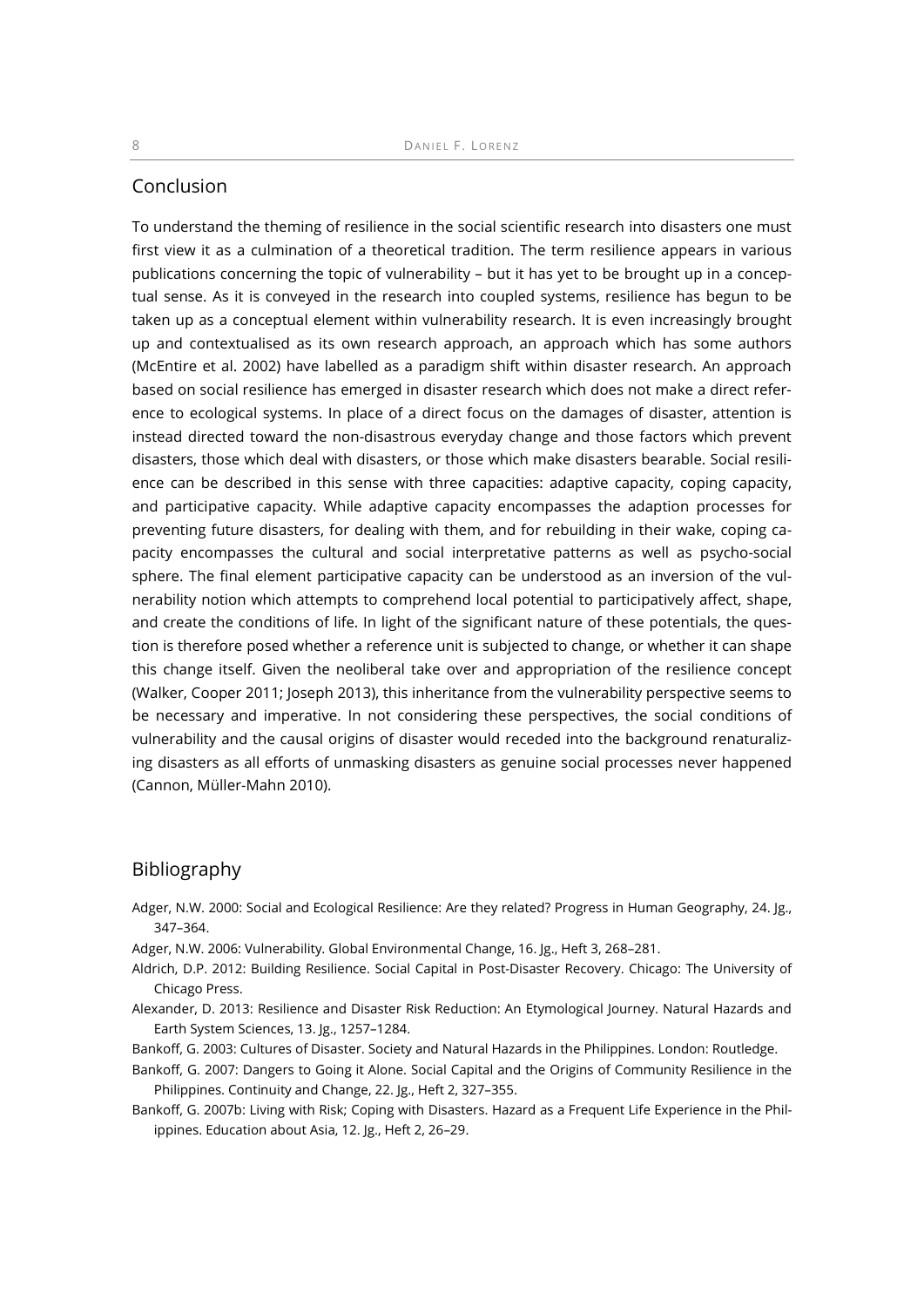- Berkes, F. 2007: Understanding Uncertainty and Reducing Vulnerability: Lessons from Resilience Thinking. Natural Hazards, 41. Jg., Heft 2, 283–295.
- Berkes, F., Folke, C. 1992: A Systems Perspective on the Interrelations between Natural, Human-Made and Cultural Capital. Ecological Economics, 5. Jg., Heft 1, 1–8.
- Berkes, F., Folke, C. 1998: Linking Social and Ecological Systems for Resilience and Sustainability. In F. Berkes, C. Folke (Hg.), Linking Social and Ecological Systems. Management Practices and Social Mechanisms for Building Resilience. Cambridge: Cambridge University Press, 1–25.
- Berkes, F., Folke, C. 2002: Back to the Future: Ecosystem Dynamics and Local Knowledge. In L.H. Gunderson, C.S. Holling (Hg.), Panarchy. Understanding Transformations in Human and Natural Systems. Washington: Island Press, 121–146.
- Berkes, F., Colding, J., Folke, C. 2003: Introduction. In F. Berkes, J. Colding, C. Folke (Hg.), Navigating Social-Ecological Systems. Building Resilience for Complexity and Change. Cambridge: Cambridge University Press, 1–29.
- Berkes, F., Ross, H. 2013: Community Resilience: Toward an Integrated Approach. Society & Natural Resources: An International Journal, 26. Jg., Heft 1, 5–20.
- Birkmann, J. 2008: Globaler Umweltwandel, Naturgefahren, Vulnerabilität und Katastrophenresilienz. Notwendigkeit der Perspektivenerweiterung in der Raumplanung. Raumforschung und Raumordnung, 66. Jg., Heft 1, 5–22.
- Blaikie, P.M., Cannon, T., Davis, I., Wisner, B. 1994: At Risk. Natural hazards, People's Vulnerability and Disasters. London: Routledge.
- Bohle, H.G. 2008: Förderung von Resilience als Herausforderung für die Risikowelten von morgen. In C. Felgentreff, T. Glade (Hg.), Naturrisiken und Sozialkatastrophen. Berlin: Springer Spektrum, 435–441.
- Boon, H.J., Cottrell, A., King, D., Stevenson, R.B., Millar, J. 2012: Bronfenbrenner's Bioecological Theory for Modelling Community Resilience to Natural Disasters. Natural Hazards, 60. Jg., Heft 2, 381–408.
- Bourdieu, P., Wacquant, L.J.D. 1992: An Invitation to Reflexive Sociology. Chicago: University of Chicago Press.
- Brand, F.S., Jax, K. 2007: Focusing the Meanings of Resilience: Resilience as a Descriptive Concept and a Boundary Object. Ecology and Society, 12. Jg., Heft 1.
- Brauner, C., Dombrowsky, W.R. 1996: Defizite der Katastrophenvorsorge in Industriegesellschaften am Beispiel Deutschlands. Untersuchungen und Empfehlungen zu methodischen und inhaltlichen Grundsatzfragen. Gutachten im Auftrag des Deutschen IDNDR-Komitees für Katastrophenvorbeugung e.V. Langfassung. Bonn : Deutsches IDNDR-Komitee.
- Brown, D., Kulig, J.C. 1996: The Concept of Resiliency. Theoretical Lessons from Community Research. Health and Canadian Society, 4. Jg., 29–52.
- Bürkner, H.-J. 2010: Vulnerabilität und Resilienz. Forschungsstand und sozialwissenschaftliche Untersuchungsperspektiven, IRS Working-Paper 43. Erkner: IRS.
- Burton, I., Kates, R.W., White, G.F. 1978: The Environment as Hazard. New York: Guildford Press.
- B Burton, I., Kates, R.W., White, G.F. 1993: The Environment as Hazard. New York: Guildford Press.
- Cannon, T., Müller-Mahn D. 2010: Vulnerability, Resilience and Development Discourses in the Context of Climate Change. Natural Hazards, 55. Jg., Heft 3, 621–635.
- Carpenter, S., Walker, B., Anderies, J.M., Abel, N. 2001: From Metaphor to Measurement: Resilience of What to What? Ecosystems, 4. Jg., 765–781.
- Chambers, R., Conway, G.R. 1991: Sustainable Rural Livelihoods: Practical Concepts for the 21st Century. IDS Discussion Paper 296. Brighton: Institute of Development Studies.
- Christmann, G., Ibert, O., Kilper, H., Moss, T. 2011: Vulnerabilität und Resilienz in sozio-räumlicher Perspektive. Begriffliche Klärungen und theoretischer Rahmen. IRS Working-Paper 44. Erkner: IRS.
- Clausen, L. 1992: Social Differentiation and the Long-Term Origin of Disasters. Natural Hazards, 6. Jg., Heft 2, 181–190.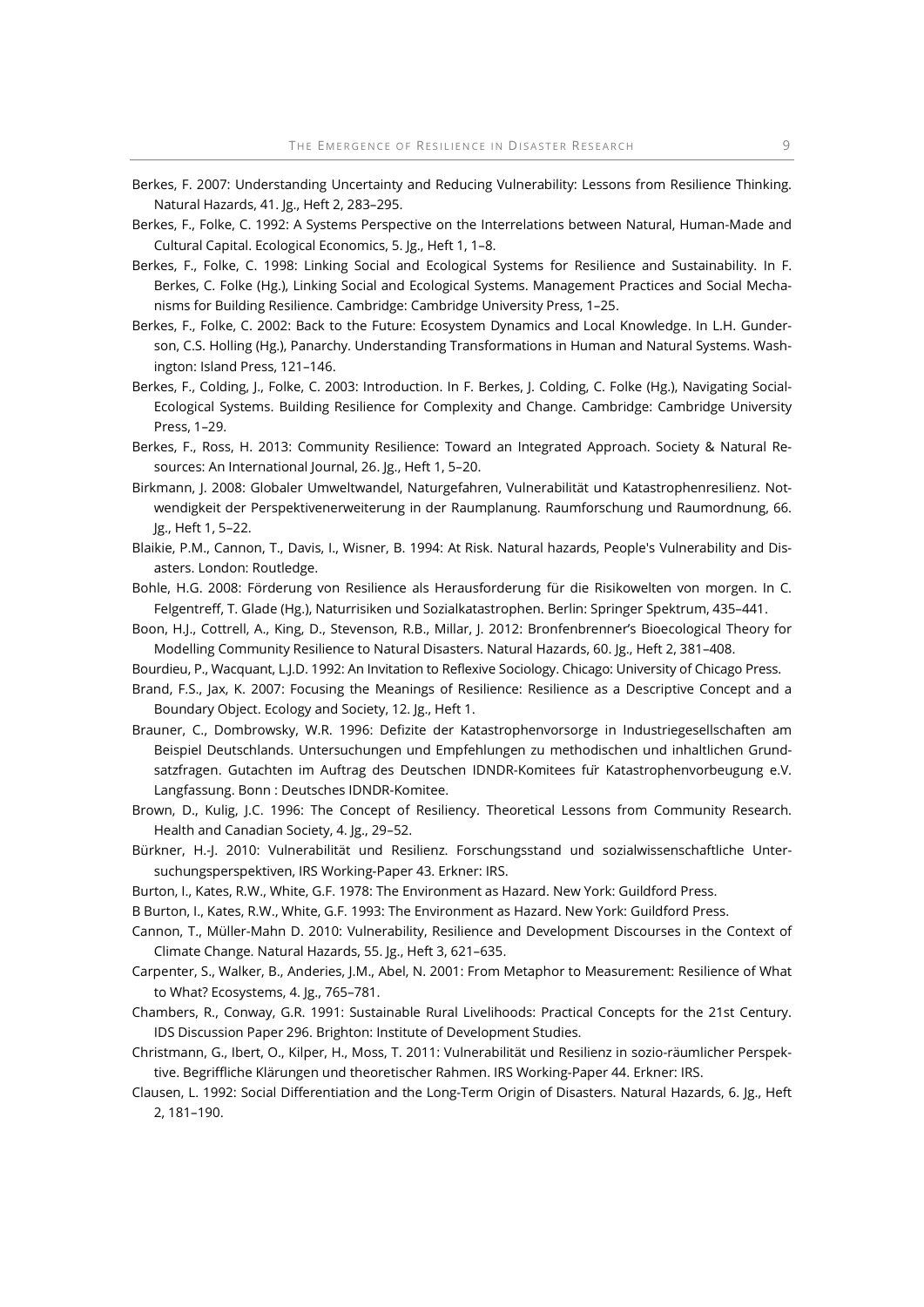- Clausen, L. 2003: Reale Gefahren und katastrophensoziologische Theorie: Soziologischer Rat bei FAKKEL-Licht. In L. Clausen, E.M. Geenen, E. Macamo (Hg.), Entsetzliche soziale Prozesse. Theorie und Empirie der Katastrophen. Münster: LIT, 51–76.
- Coaffee, J.; Wood, D.M.; Rogers, P. 2009: The Everyday Resilience of the City. How Cities Respond to Terrorism and Disaster. Basingstoke: Palgrave Macmillan.
- Cutter, S.L., Boruff, B.J., Shirley, W.L. 2003: Social Vulnerability to Environmental Hazards. Social Science Quarterly, 84. Jg., Heft 2, 242–261.
- Cutter, S.L., Barnes, L., Berry, M., Burton, C., Evans, E., Tate, E., Webb, J. 2008: A Place-Based Model for Understanding Community Resilience to Natural Disasters. Global Environmental Change, 18. Jg., Heft 4, 598–606.
- Dombrowsky, W.R. 1987: Das Tschernobyl-Syndrom. Katastrophen als verhaltensändernde Ereignisse. In J. Friedrichs (Hg.), 23. Deutscher Soziologentag 1986. Opladen: Westdeutscher Verlag, 806.
- Dow, K., Kasperson, R.E., Bohn, M. 2006: Exploring the Social Justice Implications of Adaptation and Vulnerability. In N.W. Adger, J. Paavola, S. Huq, M.J. Mace (Hg.), Fairness in Adaptation to Climate Change. Cambridge: MIT Press, 79–96.
- Erikson, K.T. 1976: Everyting in its Path. Destruction of Community in the Buffalo Creek Flood. New York: Simon and Schuster.
- Eyre, A. 2006: Remembering. Community commemoration after Disaster. In H. Rodríguez, E.L. Quarantelli, R. Dynes (Hg.), Handbook of Disaster research. New York: Springer, 441–455.
- Flach, F.F. 1988: Resilience Discovering a New Strength in Times of Stress. NewYork: Fawcett Books.
- Folke, C., Colding, .J, Berkes, F., 2003: Synthesis. Building Resilience and Adaptive Capacity in Social-Ecological Systems. In F. Berkes, J. Colding, C. Folke (Hg.), Navigating Social-Ecological Systems. Building Resilience for Complexity and Change. Cambridge: Cambridge University Press, 352–387.
- Folke, C. 2006: Resilience. The Emergence of a Perspective for Social-Ecological Systems Analyses. Global Environmental Change, 16. Jg., Heft 3, 253–267.
- Fordham, M. 2008: The Intersection of Gender and Social Class in Disaster: Balancing Resilience and Vulnerability. In B.D. Philips, B.H. Morrow (Hg.), Women and Disasters: From Theory to Practice. Philadelphia: Xlibris, 75–98.
- Gallopín, G.C. 2006: Linkages between Vulnerability, Resilience, and Adaptive Capacity. Global Environmental Change, 16. Jg., Heft 3, 293–303.
- Gunderson, L.H., Holling C.S., Pritchard, L., Peterson, G.D. 1997: Resilience in Ecosystems, Institutions and Societies. Discussion Paper 95. Stockholm: Beijer International Institute of Ecological Economics.
- Gunderson, L.H. 2000: Ecological Resilience In Theory and Application. Annual Review of Ecology and Systematics, 31. Jg., 425–439.
- Gunderson, L.H., Holling, C.S., Peterson, G.D. 2002: Surprises and Sustainability: Cycles of Renewal in the Everglades. In L.H. Gunderson, C.S. Holling (Hg.), Panarchy. Understanding Transformations in Human and Natural Systems. Washington: Island Press, 315–332.
- Gunderson, L.H. 2003: Adaptive Dancing. Interactions between Social Resilience and Ecological Crises. In F. Berkes, J. Colding, C. Folke (Hg.), Navigating Social-Ecological Systems. Building Resilience for Complexity and Change. Cambridge: Cambridge University Press, 33–52.
- Handmer, J.W., Dovers, S.R. 1996: A Typology of Resilience. Rethinking Institutions for Sustainable Sevelopment. Industrial & Environmental Crisis Quarterly, 9. Jg., Heft 4, 482–511.
- Hewitt, K. 1983: The Idea of Calamity in a Technocratic Age. In K. Hewitt (Hg.), Interpretation of Calamity: From the Viewpoint of Human Ecology. Boston: Allen, 3–32.
- Holling, C.S. 1973: Resilience and Stability of Ecological Systems. Annual Review of Ecology and Systematics, 4. Jg., 1–23.
- Holling, C.S., Berkes, F., Folke, C. 1998: Science, Sustainability and Resource Management. In F. Berkes, C. Folke (Hg.), Linking Social and Ecological Systems. Management Practices and Social Mechanisms for Building Resilience. Cambridge: Cambridge University Press, 342–362.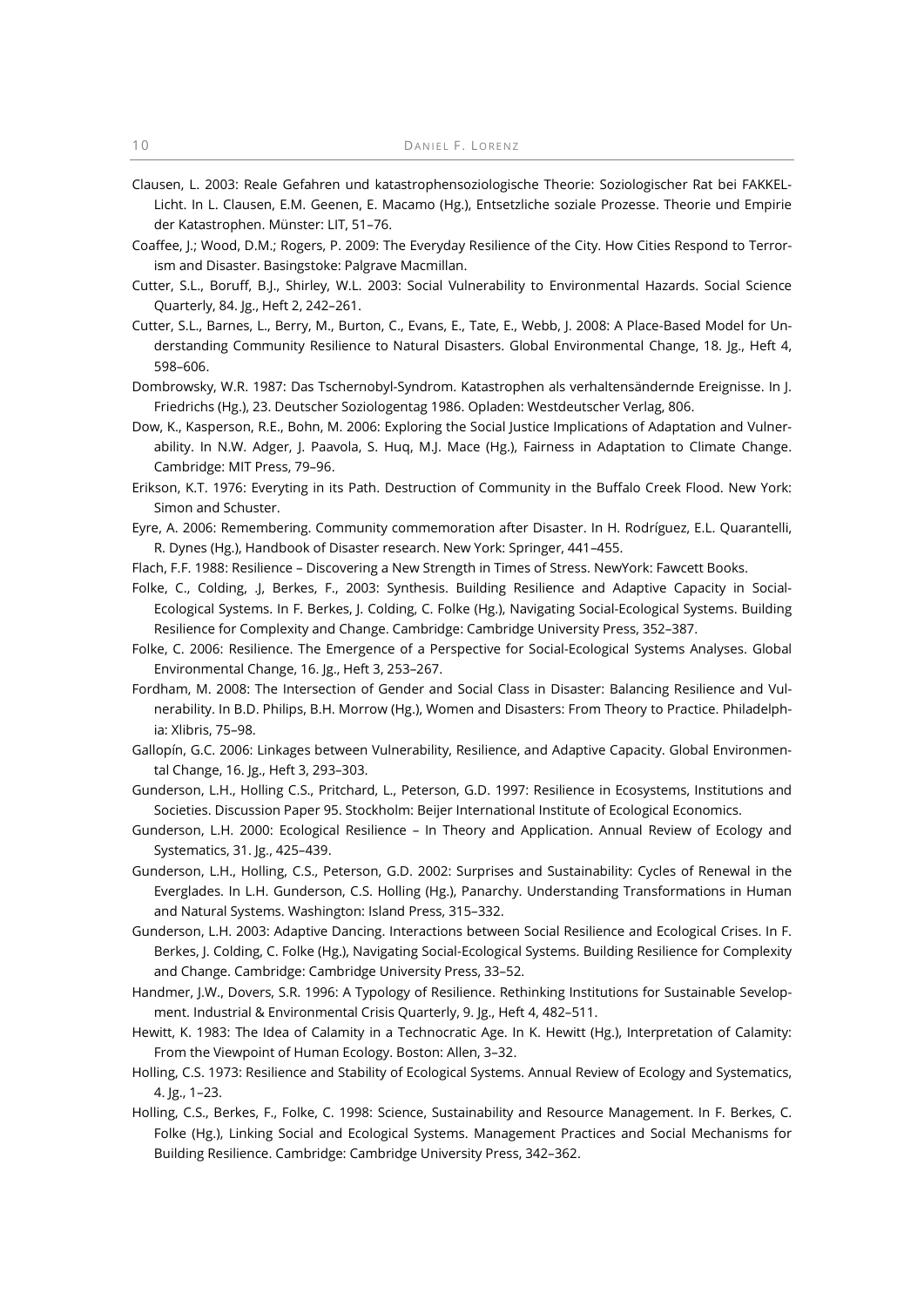- Holling, C.S. 2001: Understanding the Complexity of Economic, Ecological, and Social Systems. Ecosystems, 4. Jg., Heft 5, 390–405.
- Joseph, J. 2013: Resilience as Embedded Neoliberalism: A Governmentality Approach. Resilience: International Policies, Practices and Discourses, 1. Jg., Heft 1, 38–52.
- Kirchhoff, T., Brand, F.S., Hoheisel, D., Grimm, V. 2010: The One-Sidedness and Cultural Bias of the Resilience Approach. GAIA, 19. Jg., Heft 1, 25–32.
- Krishnaraj, M. 1997: Gender Issues in Disaster management: The Latur earthquake. Gender, Technology and Development, 1. Jg., Heft 3, 395–411.
- Levin, S., Barrett, S., Aniyar, S., Baumol, W., Bliss, C., Bolin, B., Dasgupta, P., Ehrlich, P., Folke, C., Gren, I.M., Holling, C.S., Jansson, A.M., Jansson, B.O., Mäler, K.G., Martin, D., Perrings, C., Sheshinski, E. 1998: Resilience in Natural and Socio-Economic Systems. In Environment and Development Economics, 3 Jg., Heft 2, 222–235.
- Macamo, E. 2003: Nach der Katastrophe ist die Katastrophe. Die 2000er Überschwemmung in der dörflichen Wahrnehmung in Mosambik. In L. Clausen, E.M. Geenen, E. Macamo (Hg.), Entsetzliche soziale Prozesse. Theorie und Empirie der Katastrophen. Münster: LIT, 167–184.
- Manyena, S.B. 2006: The Concept of Resilience Revisited. In Disasters, 30. Jg., Heft 4, 433−450.
- McEntire, D., Fuller, C., Johnsten, C.W., Weber, R. 2002: A Comparison of Disaster Paradigms: The Search for a Holistic Policy Guide. Public Administration Review, 62. Jg., Heft 3, 267–281.
- Murphy, B.L. 2007: Locating Social Capital in Resilient Community-Level Emergency Management. Natural Hazards, 41. Jg., Heft 2, 297–315.
- Norgaard, R.B. 1994: Development Betrayed: The End of Progress and a Coevolutionary Revisioning of the Future. London: Routledge.
- Norris, F.H., Stevens, S.P. 2007: Community Resilience and the Principles of Mass Trauma Intervention. Psychiatry: Interpersonal and Biological Processes, 70. Jg., Heft 4, 320–328.
- Norris, F.H., Stevens, S.P., Pfefferbaum, B.; Wyche, K.F., Pfefferbaum, R.L. 2008: Community Resilience as a Metaphor, Theory, Set of Capabilities, and Strategy for Disaster Readiness. American Journal of Community Psychology, 41. Jg., 127–150.
- O´Keefe, P., Westgate, K., Wisner, B. 1976: Taking the Naturalness out of Natural Disasters. Nature, 260. Jg., 566–567.
- Oliver-Smith, A. 2004: Theorizing Vulnerability in a Globalized World. A Political Ecological Perspective. In G. Bankoff, G. Frerks, D. Hilhorst (Hg.), Mapping Vulnerability. Disasters, Development, and People. London: Earthscan Publications, 10–24.
- Scheffer, M., Westley, F., Brock, W.A., Holmgren, M. 2002: Dynamic Interaction of Societies and Ecosystems Linking Theories form Ecology, Economy, and Sociology. In L.H. Gunderson, C.S. Holling (Hg.), Panarchy. Understanding Transformations in Human and Natural Systems. Washington: Island Press, 195–240.
- Sen, A. 1982: Poverty and Famines. An Essay on Entitlement and Deprivation. Oxford: Clarendon Press.
- Smit, B., Wandel, J. 2006: Adaptation, Adaptive Capacity and Vulnerability. Global Environmental Change, 16. Jg., Heft 3, 282–292.
- Timmerman, P. 1981: Vulnerability, Resilience and the Collapse of Society: A Review of Models and Possible Climatic Applications. Environmental Monograph No. 1. Toronto: Institute for Environmental Studies, University of Toronto.
- Turner, B.L., Kasperson, R.E., Matsone, P.A., McCarthy, J.J., Corell, R.W., Christensen, L., Eckley, N., Kasperson, J.X., Luers, A., Martello, M.L., Polsky, C., Pulsipher, A., Schiller, A. 2003: A Framework for Vulnerability Analysis in Sustainability Science. Proceedings of the National Academy of Sciences of the United States of America, 100. Jg., Heft 14, 8074–8079.
- Vale, L.J., Campanella, T.J. 2005: The Resilient city. How Modern Cities Recover from Disaster. New York: Oxford University Press.
- Voss, M. 2008: The Vulnerable Can't Speak. An Integrative Vulnerability Approach to Disaster and Climate Change Research. Behemoth. A Journal on Civilisation, 1. Jg., Heft 3, 39–56.